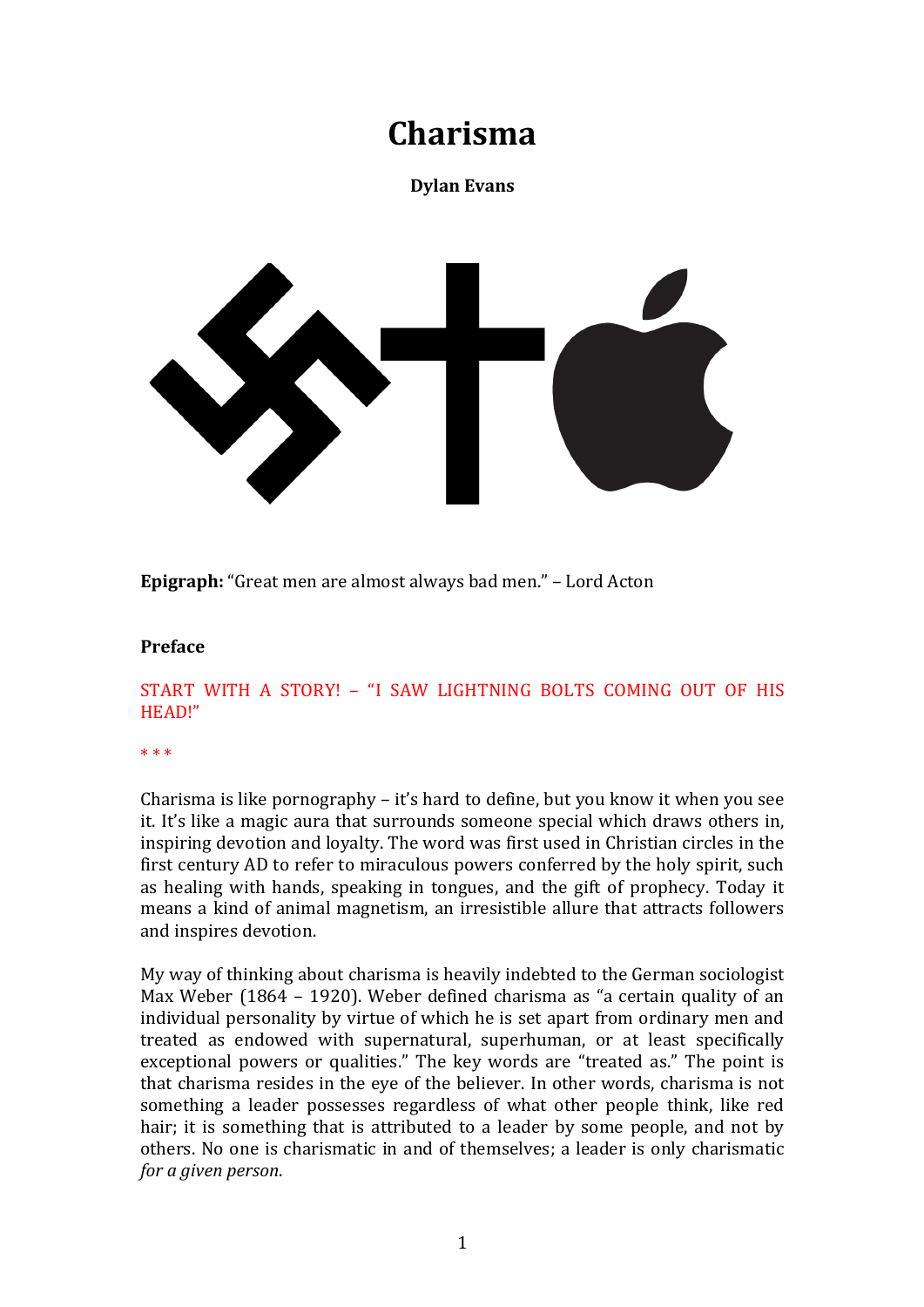All leaders must justify their claim to authority. The elected leaders in modern democracies base their authority on the electoral system. Religious leaders like the pope and the Dalai Lama appeal to tradition. In both of these cases, there is an independent source of authority that already has broad support. Charismatic leaders, on the other hand, do not appeal to any such independent source. They claim their authority comes direct from god, or from some other mysterious source that cannot be independently verified. In a sense, they authorize themselves. When people obey a charismatic leader, they do so not because he represents an organization or a tradition, but because they see him as someone with special powers.

Weber also thought that charismatic leadership was inherently unstable: "in its pure form," he wrote "charismatic authority may be said to exist only in the process of originating. It cannot remain stable." (Weber). In other words, charismatic authority is fundamentally dynamic. It is not so much a thing as a process. It evolves. [I recognize this by positing a five-stage model... the five stages of charismatic leadership... the last stage is self-destruction.. that's why it's unstable...]

But Weber did not distinguish between different types of charismatic leader; I do. In The Sociology of Religion, Weber states that he is not concerned with "the question whether the followers of a prophet are more attracted to his person, as in the cases of Zoroaster, Jesus, and Muhammad, or to his teaching, as in the cases of Buddha and the prophets of Israel." This, however, is one of the most important questions I address in this book. I think Weber hit on an important distinction here, even though he didn't explore it further. Namely, some charismatic leaders demand that people follow their advice, while other demand that people to follow in their footsteps  $-$  not just to imitate them, but literally to go wherever they go. In one case, the leader demands faith; in the other, he demands personal loyalty. I call the first type of leader a messenger, and the second a commander.

#### *Some final notes for the preface:*

1. Inclusion of some autobiographical material. Some readers will find this makes the book more interesting and intimate. Others will find it an unnecessary distraction, or worse, a display of narcissism. If you are in the latter group, please skip these passages.

2. Almost everyone will take offense at something in this book. If you are a Christian, you will find my portrayal of Jesus wrongheaded and perhaps even sacrilegious. If you are a Mormon you will scoff at my depiction of Joseph Smith. And you don't have to be an Apple fan to baulk at my comparison of Steve Jobs with Hitler. I hope I succeed in offending everyone equally.

3. Many others have written about charismatic leadership. If I mentioned them all this would not be a popular book, but a scholarly dissertation. Besides, in the age of Google, it's hardly necessary for me to list the other thinkers on this topic.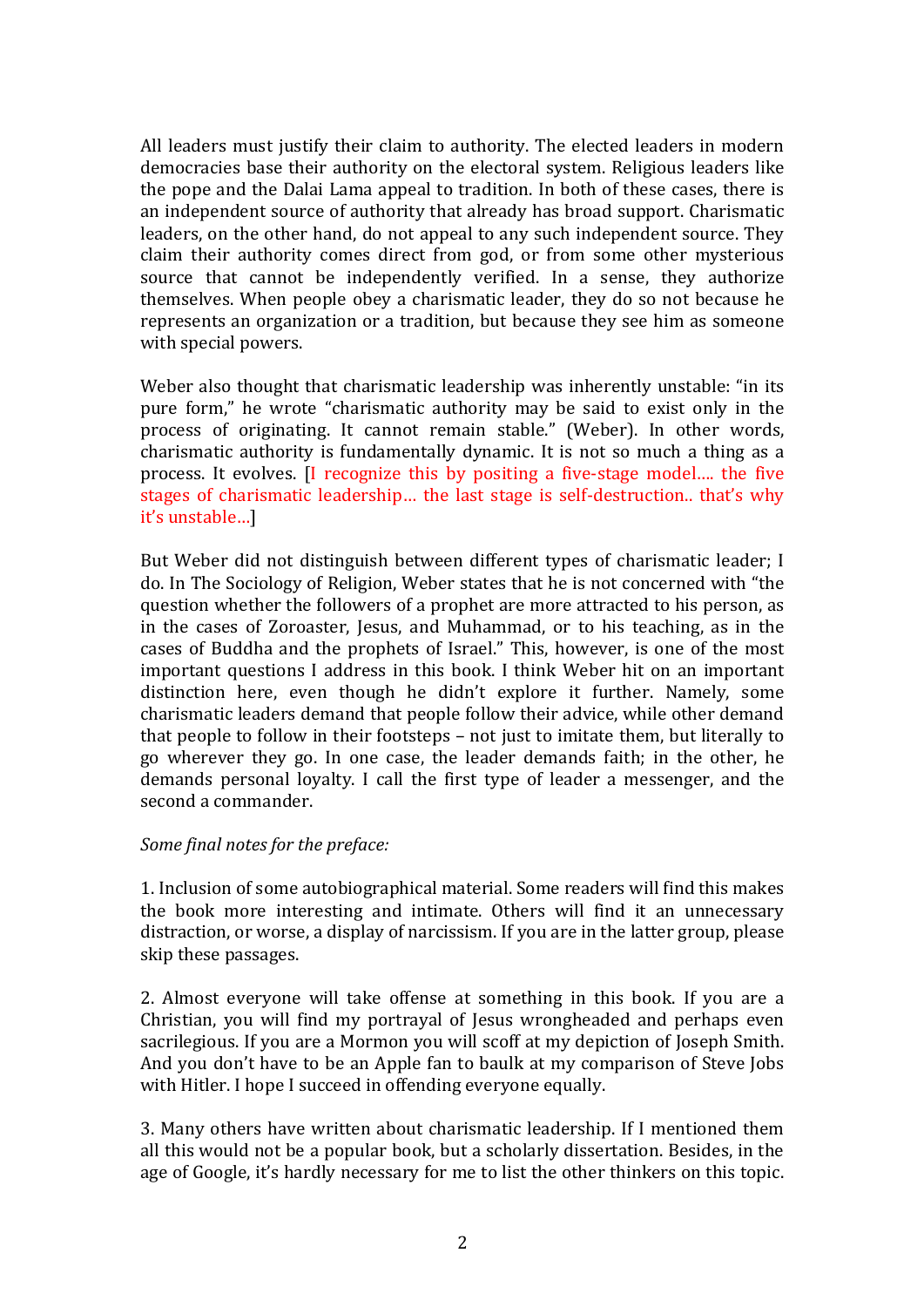In limiting myself mainly to explaining my own ideas, I do not wish to give the impression that they are the only good ones. I will mention only my most important sources of inspiration, and leave it as an exercise to the reader to dig more deeply.

4. A note on the word "cult"  $-1$  have avoided using this word as much as possible. It suggests that the dangers of charisma are limited to new minority religious groups. In this book I argue that the same disturbing dynamics exemplified in stereotypical cults are to be found in many other organizations, from political parties to companies.

NB. Cult has three meanings:

- 1. An organized form of worship (eg. the cult of Isis, the cult of the emperor, mystery cults of Rome). This is a neutral term. It is the oldest sense of the word. (2 Cent BCE)
- 2. A heretical Christian sect (bad) (1-4 Cent CE)
- 3. A new religious movement with a small number of followers, usually dominated by a charismatic leader (bad) (20 Cent CE)

5. In any work as broad as this, the author runs the risk of stretching himself to thinly, and making many mistakes about historical details...

# **Chapter One: The four types of charismatic leader**

Ancient literature abounds with stories about charismatic leaders. Many of those stories concern religious figures such as Moses, Siddhartha Gautama (the Buddha), and Arjuna. All these characters are portrayed as gathering a large group of followers who make radical changes to their lives in response to the leader's call to action. According to the Hebrew Bible, thousands of Jews followed Moses when he led them out of Egypt into the Sinai desert. According to various ancient Buddhist texts, thousands of Indians flocked to hear Siddhartha Gautama talk and joined the *sangha*, the religious community he founded. The Mahabharata, an epic poem composed in India in the fourth century BCE, tells the story of a warrior prince called Arjuna who leads an army into battle under the guidance of a divine being called Krishna.

Before I go on I should point out that when I discuss these characters here, I am referring to them *as they are portrayed in ancient texts*, and not to the historical figures on which these literary characters are supposedly based. For one thing, it is unlikely that these historical figures ever really existed, and even if there is some historical basis person behind the legends, we cannot know anything about their personalities. If the character of Moses, for example, is ultimately based on a real person, this person cannot have led the ancestors of the Jewish people out of slavery in Egypt, since the ancient kingdoms of Israel and Judah did not come into being as a result of an emigration into Palestine from the desert. Archaeological evidence has shown beyond doubt that these kingdoms emerged from indigenous Canaanite groups who had never been to Egypt. When I talk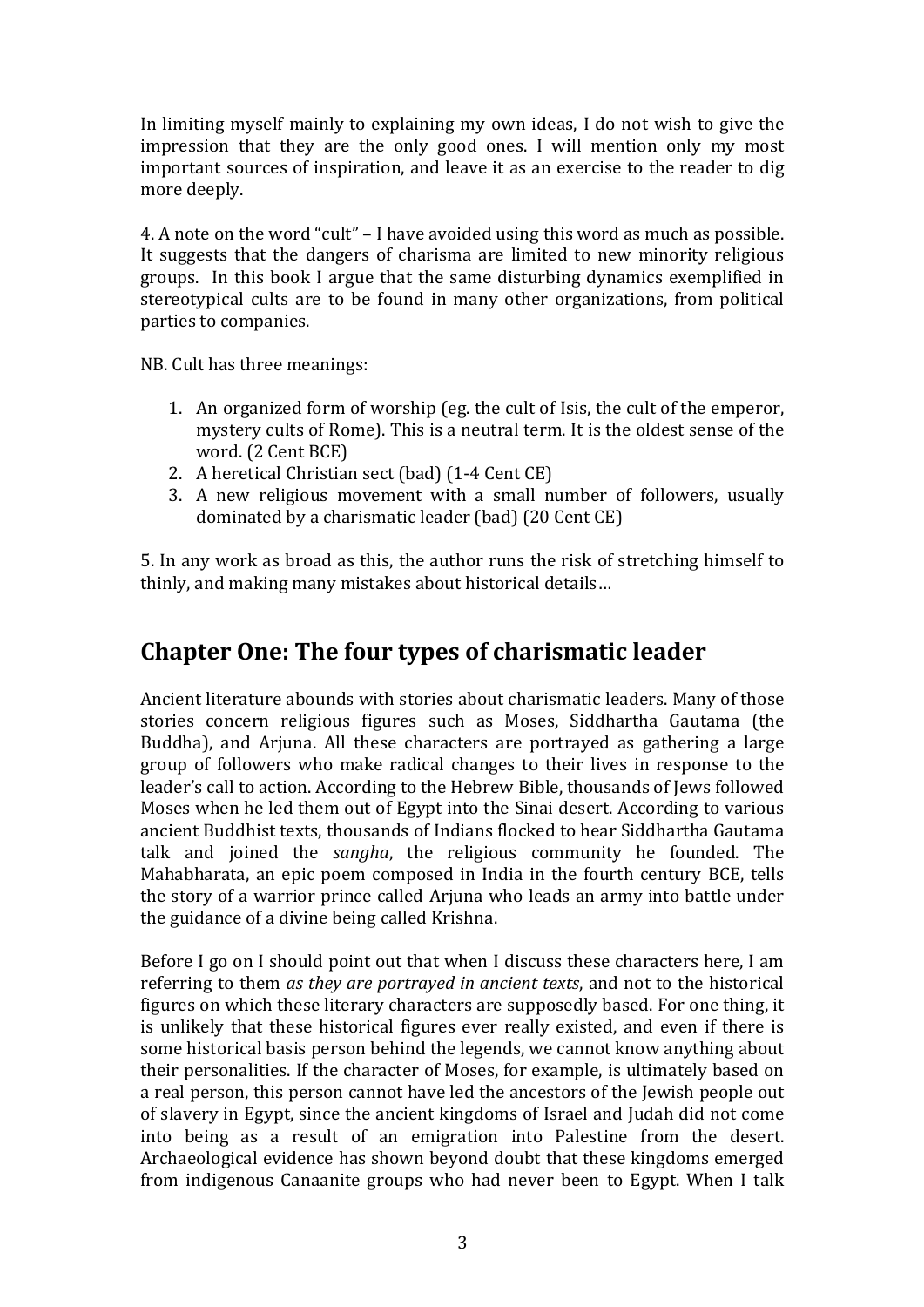about Moses or Arjuna, then, I am simply using these old stories to illustrate different kinds of charismatic leader.

To return to our main topic; in the ancient texts, Moses, Siddhartha Gautama, and Arjuna are all *portrayed as* promising a kind of salvation (the good news). Moses promises to free the Jews from slavery. Siddhartha Gautama promises to free everyone from the eternal cycle of reincarnation. Arjuna promises to save the Pandava clan from its enemies. With Moses and Arjuna the fate is external or physical; with Siddhartha Gautama it is internal or spiritual.

But the promise of salvation is always conditional upon obeying the leader: "You will be saved from a terrible fate only if you do what I say." Everyone must choose; either do what the leader says and be saved, or refuse and be damned. The precise language differs from culture to culture. Siddharta Guatama does not talk in terms of *salvation* and *damnation*, which are Western terms derived from the Judeo-Christian tradition, but of *nirvana* and *samsara*. Nevertheless, in both cases there is the possibility of a bright future, and a contrasting terrible fate.

I refer to these ancient legends to illustrate what I think all charismatic leaders have in common, and what distinguishes them from other kinds of leader: they all promise a bright future to those who do what they say, and threaten a terrible fate to those who do not. The words of the prophet Isaiah encapsulate this idea  $(Is. 1:19-20, NK]V$ :

*If* you are willing and obedient, *You shall eat the good of the land; But if you refuse and rebel, You shall be devoured by the sword.* 

There are, however, important differences between the ways that charismatic leaders justify their demands for obedience. In some cases, the leader is just a **messenger**; his orders come from someone else. The way to avoid the terrible fate of which he warns is simply to do what the message says. In other cases, the leader is more than a messenger; he is a **commander**, and the way to avoid the terrible fate is to follow in the leader's footsteps  $-$  not just to imitate him, but literally to go wherever he goes, and accompany him on his journey. With messengers, it is *the message that saves*; with commanders, it is *the leader himself who saves*. In one case, the leader demands faith in the message; in the other, he demands faith in his leadership. Unlike the messenger, the commander asserts that he is personally necessary for salvation; he may not be *sufficient*, but you cannot attain salvation without him.

The earliest Buddhist writings portray Siddharta Guatama as a messenger. True, crowds of people do follow him around wherever he goes, but this is just because they want to hear more of what he has to say. He doesn't *demand* that anyone accompany him on his wanderings; he just wants them to follow his advice. Moses and Arjuna, on the other hand, insist that their followers actually *accompany* them on their journey, either away from Egypt (Moses), or into battle (Arjuna).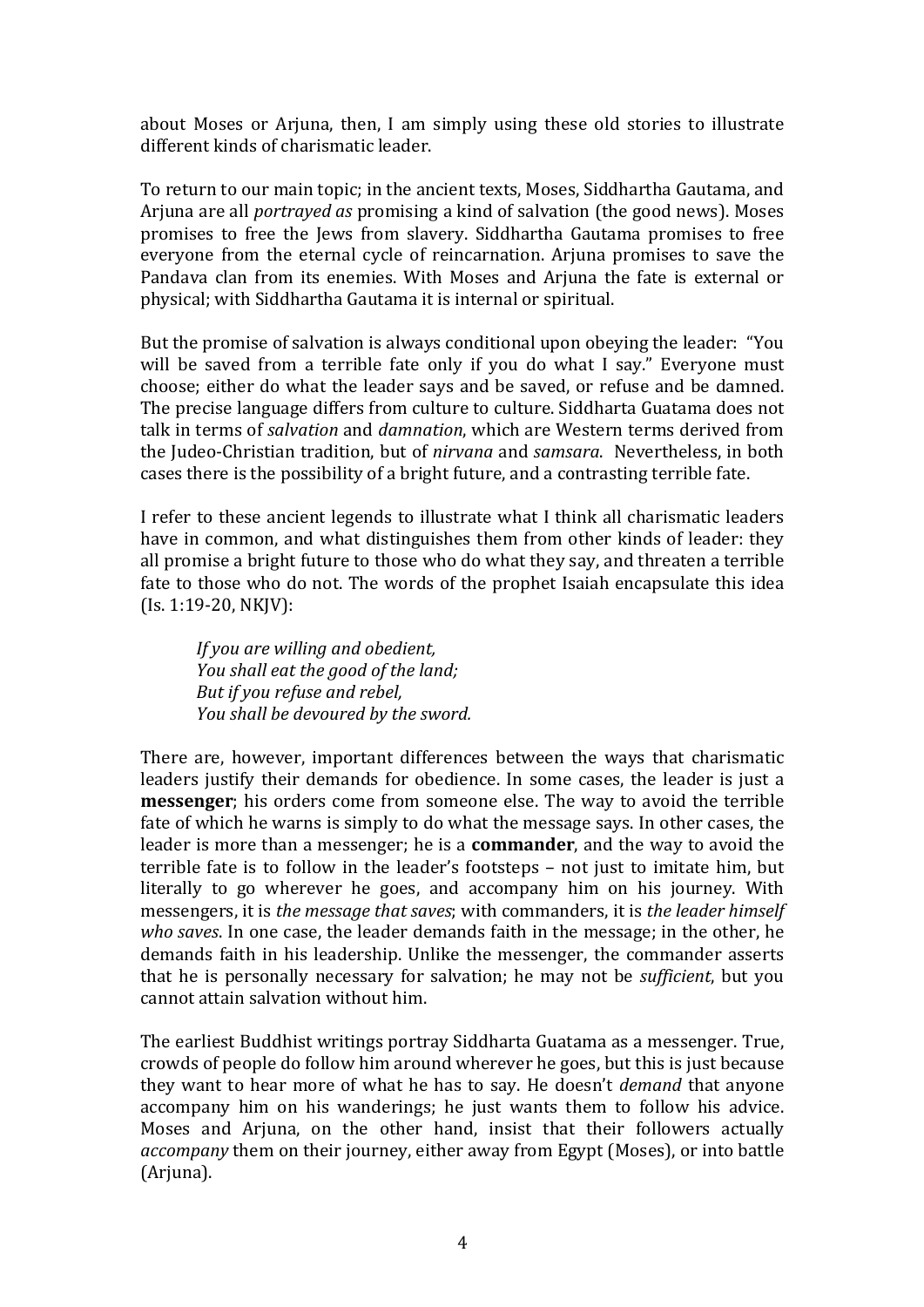There are different kinds of messenger, and different kinds of commander. Some messengers preach moral advice (**prophets**); others teach a spiritual technique **(gurus**). Siddharta Guatama was definitely a messenger of the latter type. Similarly, some commanders offer to lead their followers out of danger to a place of refuge (**deliverers**), while others offer to lead their followers into battle (holy **warriors**). Moses was a deliverer, while Arjuna was a holy warrior. These distinctions are summarized in graphic form in Figure 1.

One story that presents an archetypal prophet is that of Jonah, as told in the Hebrew Bible. TELL STORY OF JONAH

The Hebrew Bible also gives us a better illustration of a deliverer - Noah. This is a clearer illustration than Moses, because although Moses is portrayed primarily as a deliverer, he starts out as a prophet (warning the Pharaoh), and towards the end of his life he morphs into a holy warrior:

*Moses* 1 – *the prophet*:

*Moses 2 – the deliverer:* 

*Moses* 3 – *the holy warrior*:



What about **Jesus**? Probably just a prophet in reality (Jesus 1), but Paul reimagines him as a deliverer (Jesus 2), John as a holy warrior (Jesus 3), and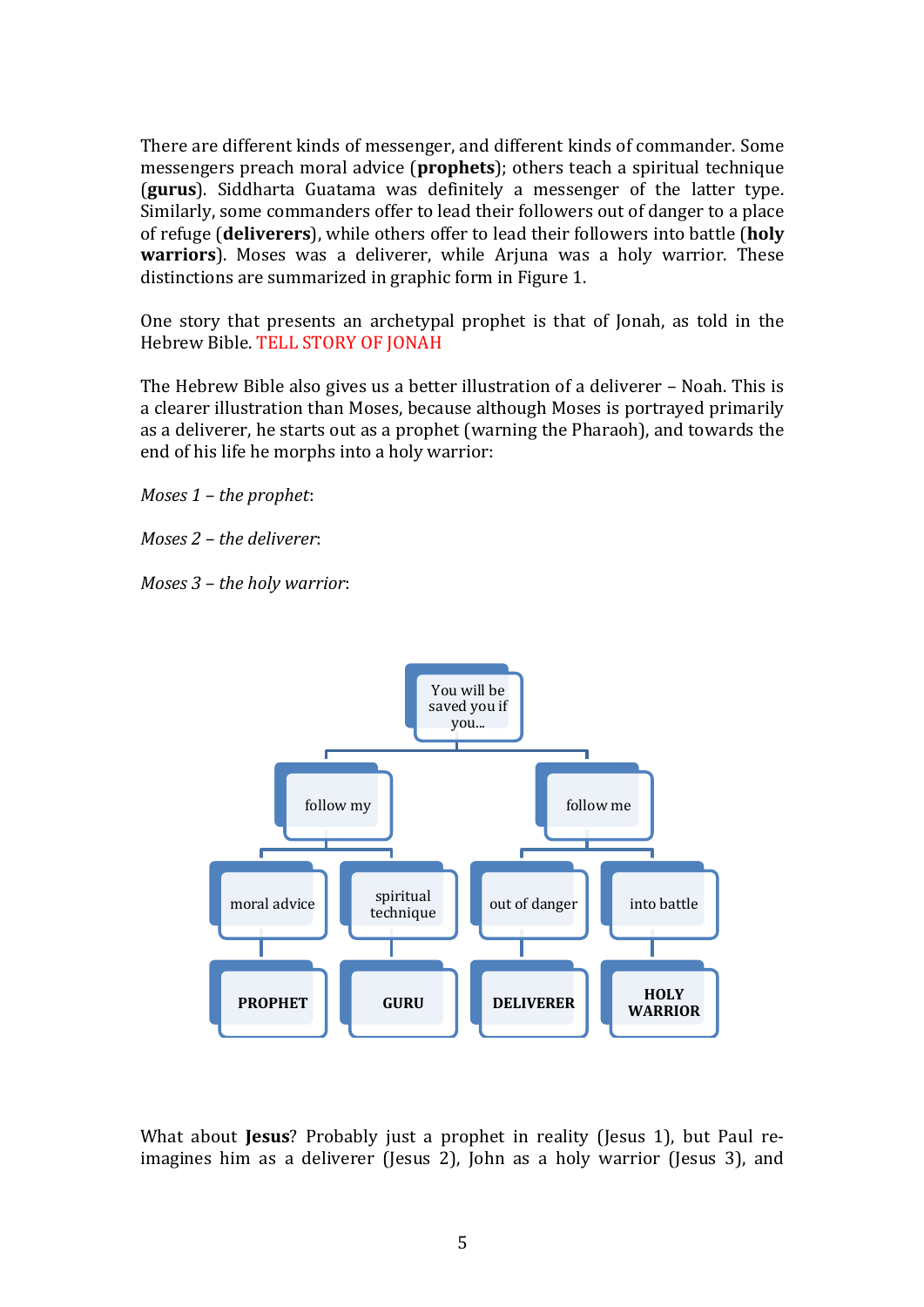various gnostic writings (eg. Gospel of Mary Magdalene) as a guru (Jesus 4)! I will discuss Jesus in more detail in chapter eleven.

What about **Socrates**? In the early dialogues of Plato, he is portrayed as an *antiguru* (Socrates 1), but in the later dialogues he was increasingly portrayed as the greatest guru of all time (Socrates 2).

What do I mean by the term **anti-guru**? I mean a skeptic – someone who distrusts all forms of charismatic authority. Notice that Socrates doesn't challenge the traditional and legal forms of authority  $-$  only those who claim some kind of special expertise.

#### **Ancient charismatic leaders:**

| <b>PROPHETS</b> | <b>GURUS</b>  | <b>DELIVERERS</b> | <b>HOLY WARRIORS</b> |
|-----------------|---------------|-------------------|----------------------|
| Jonah           | <b>Buddha</b> | Noah              |                      |
| Elijah          | Pythagoras    | Moses of Crete    | Joshua               |
| Moses 1         | Socrates 2    | Moses 2           | Moses 3              |
| Jesus 1         | Jesus 2       | Jesus 3           | Jesus 4              |
| Muhammad 1      | Muhammad 2    | Muhammad 3        | Muhammad 4           |

# **Premodern charismatic leaders (1700 - 1900)**

*Prophets*: 

*Gurus*: Israel ben Eliezer (circa 1690?–1760), *aka* the Baal Shem Tov.

*Deliverers*:

*Holy Warriors*:

#### **Modern charismatic leaders (1900 - 2016):**

| <b>PROPHETS</b> | <b>GURUS</b>  | <b>DELIVERERS</b>       | <b>HOLY WARRIORS</b> |
|-----------------|---------------|-------------------------|----------------------|
| Hal Lindsey     | Bhagwan       | Jim Jones               | Adolf Hitler         |
| Ayn Rand        | Jacques Lacan | <b>Charles Dederich</b> | Al-Baghdadi          |
| Nelson Mandela? | L Ron Hubbard | Steve Jobs              | Osama bin Laden      |
|                 |               |                         | Hassan al-Banna      |

| Leader         | Bad news    | Good news          | Call to action  |
|----------------|-------------|--------------------|-----------------|
| Jonah          | Destruction | of   Nineveh saved | Repent          |
|                | Nineveh     |                    |                 |
| Muhammad       | Hell        | Heaven             | Submit to Allah |
| Moses of Crete |             |                    |                 |
| <b>Buddha</b>  | Samsara     | Nirvana            | Eightfold path  |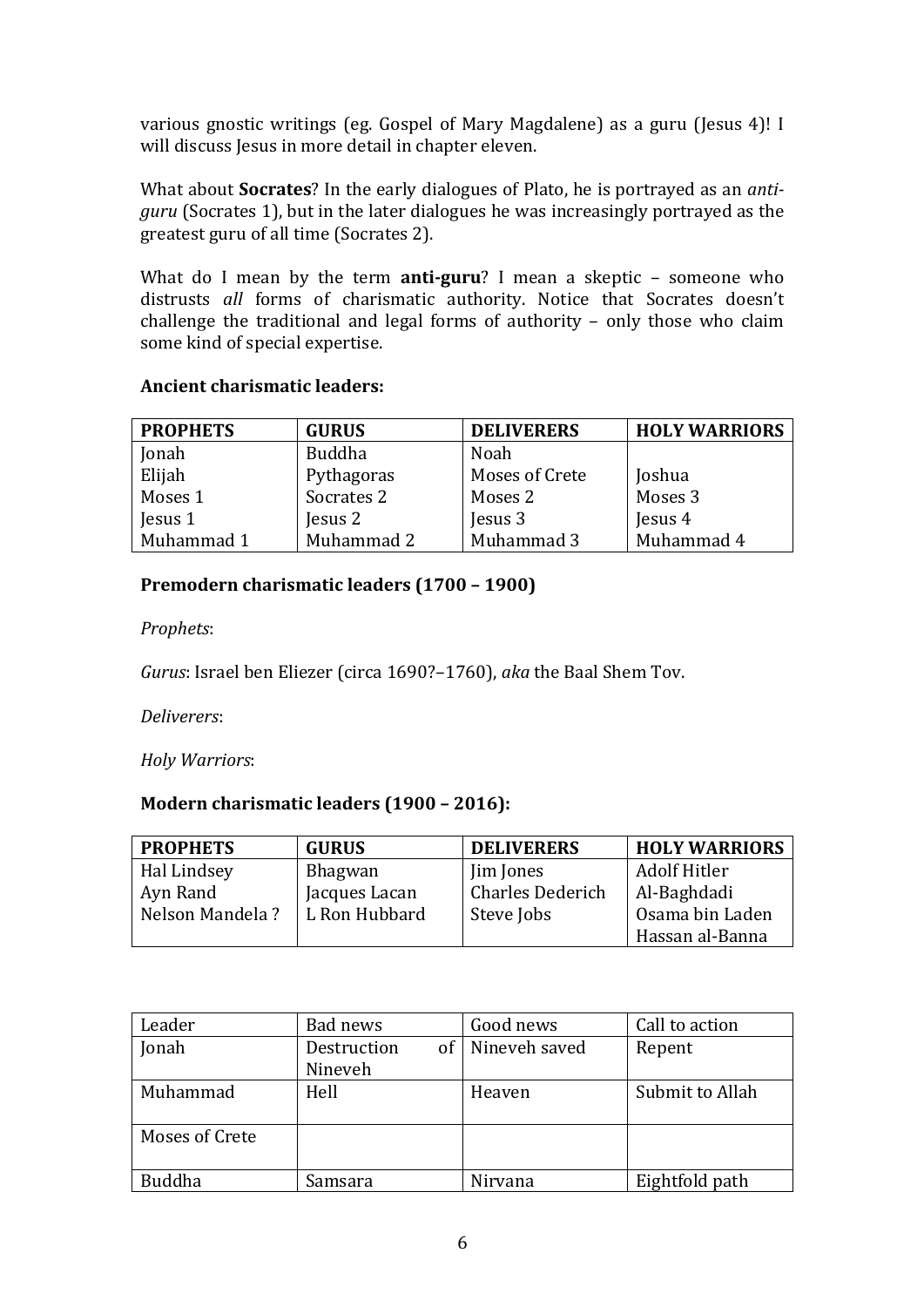| Pythagoras        | Ignorance        | Become divine    | Spiritual exercises |
|-------------------|------------------|------------------|---------------------|
|                   |                  |                  | Intitiations        |
| <b>Socrates</b>   | Ignorance        | of<br>Awareness  | Question            |
|                   |                  | ignorance        |                     |
| Noah              | Flood            | New earth        | Build ark           |
|                   |                  |                  |                     |
| Arjuna            | Defeat           | Victory          | Fight               |
|                   |                  |                  |                     |
| <b>King David</b> | Defeat           | Victory          | Fight               |
|                   |                  |                  |                     |
| Moses 1           | Plagues          | No plagues       | Let my people go    |
|                   |                  |                  |                     |
| Moses 2           | Slavery          | Promised land    | Come with me        |
|                   |                  |                  |                     |
| Moses 3           | Promised<br>land | Promised<br>land | Fight<br>the        |
|                   | occupied         | conquered        | Philistines         |

"No radical distinction will be drawn between a "renewer of religion" who reveals a new meaning in an older revelation, actual or fictitious, and a "founder of religion" who brings completely new revelations. The two types are interconnected to one another. In any case, the formation of a new religious community need not be the result of the announcement by prophets, since it may be produced by the activities of non-prophetic reformers." - Weber, Sociology of Religion

Charismatic leaders have to prove their charisma by performing miracles and magic tricks (no distinction will be made between "miracles" and "magic" here all charisma is ultimately rooted in a belief in magic). Miracles include:

- Foreseeing the future (divination/clairvoyance/prophecy)
- Healing (including exorcism and raising from the dead)
- Cursing
- Transforming physical things (eg. turning water into wine)

I believe all magic is really tricks. This view is implicit today in the many books that tell you how to become charismatic, since they focus on specific techniques (tricks) for appearing more magical.

#### **CHAPTER LIST**

- 1. The four types of charismatic leader
- 2. Modern prophets
- 3. Modern gurus
- 4. Modern deliverers
- 5. Modern holy warriors
- 6. Gathering followers
- 7. The inner circle
- 8. Megalomania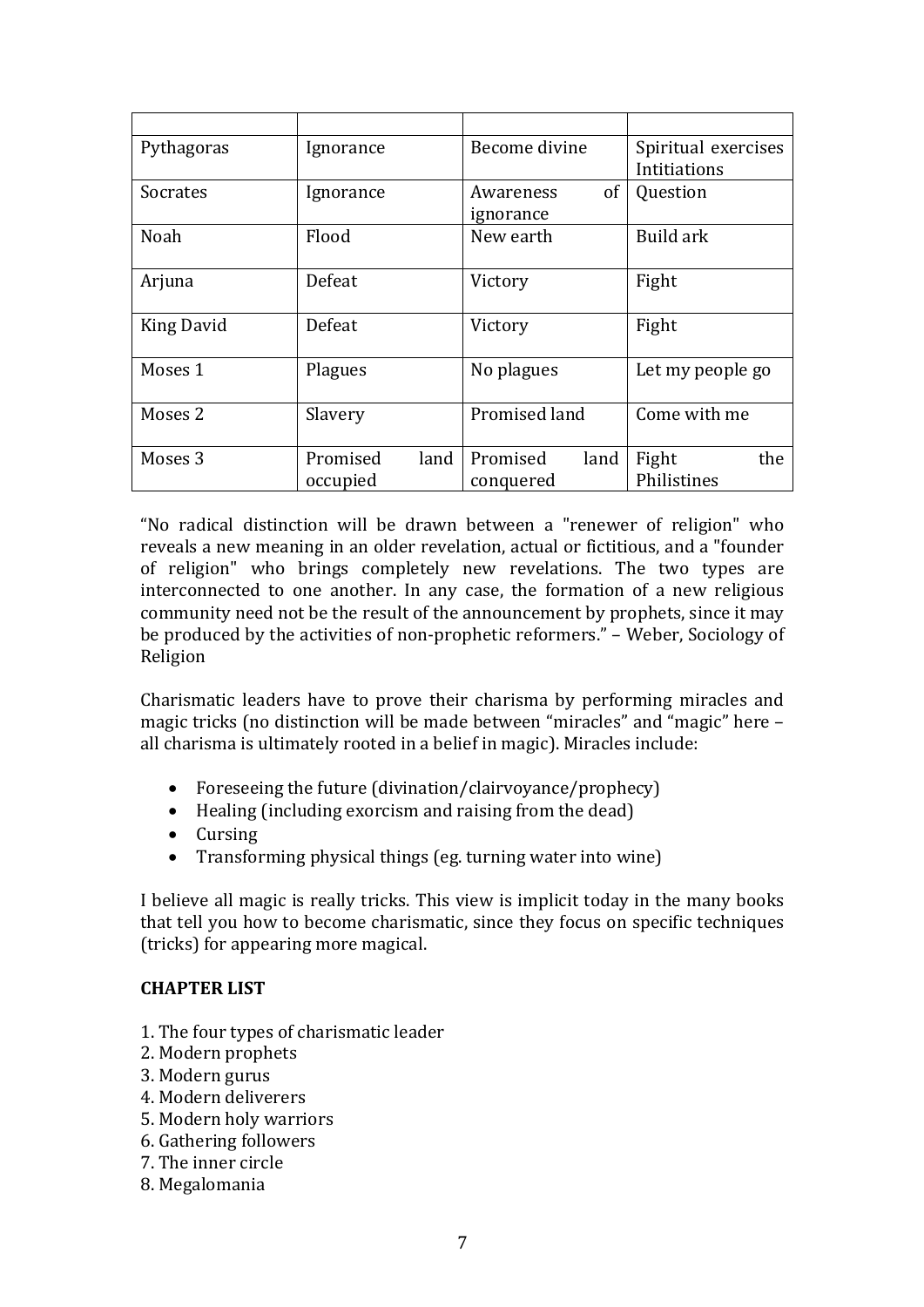#### 9. Martyrdom

- 10. After the leader's death
- 11. Ancient charismatic leaders: Buddha, Moses, Jesus, Muhammad
- 12. Is charisma good or bad?
- 13. Resisting charisma I: what can individuals do?
- 14. Resisting charisma II: what can organizations do?
- 15. Coda.

#### **Chapter 6: Gathering followers**

It may be necessary for followers to perceive a certain inner-directedness in the charismatic leader. In other words, the charismatic leader must not appear to need followers, or look as if he is trying very hard to attract disciples. This is part of his aura of mystery.

I, Samael, am not in need of henchmen or followers, but only imitators of my doctrine: Gnosis. I do not follow anyone, nor do I want anyone to follow me. What I want is for each one of you to follow his own Self. I am only a lighthouse in the sea of existence, and I do not need clientele in order to subsist. Since I am against the slavery of souls, I do not want to enslave any soul, nor do I agree with executioners of ideals. Masters exists in abundance, and I am only one of many; thus, those who want to find the Masters will find them inside, within the profundities of their own inner consciousness. (Samael Aun Weor, *Inside the Vestibule of Wisdom*)

In fact, this is just an illusion; the charismatic leader is never as inner-directed as he makes out to be, and as his followers believe. If he were, he would never seek followers in the first place, and if people tried to follow him, he would flee. The fact that he often seeks out followers, or at least allows them to accompany him, suggests that he secretly needs others to confirm and validate his belief in his special role. The appearance of being unconcerned with gathering followers is often deliberately and assiduously cultivated; it is part of the ruse.

The same idea is also present in Hasidism:

In Hasidic discourse, the willingness of the leader to sacrifice the ecstasy and fulfillment of unity in God was deemed a heavy sacrifice undertook for the benefit of the congregation. His followers were to sustain and especially to obey him, as he possessed superior knowledge and insight gained through communion. The "descent of the Righteous" (Yeridat ha-Tzaddiq) into the matters of the world was depicted as identical with the need to save the sinners and redeem the sparks concealed in the most lowly places. Such a link between his functions as communal leader and spiritual guide legitimized the political power he wielded. It also prevented a retreat of Hasidic masters into hermitism and passivity, as many mystics before them did. Their worldly authority was perceived as part of their long-term mission to elevate the corporeal world back into divine infinity.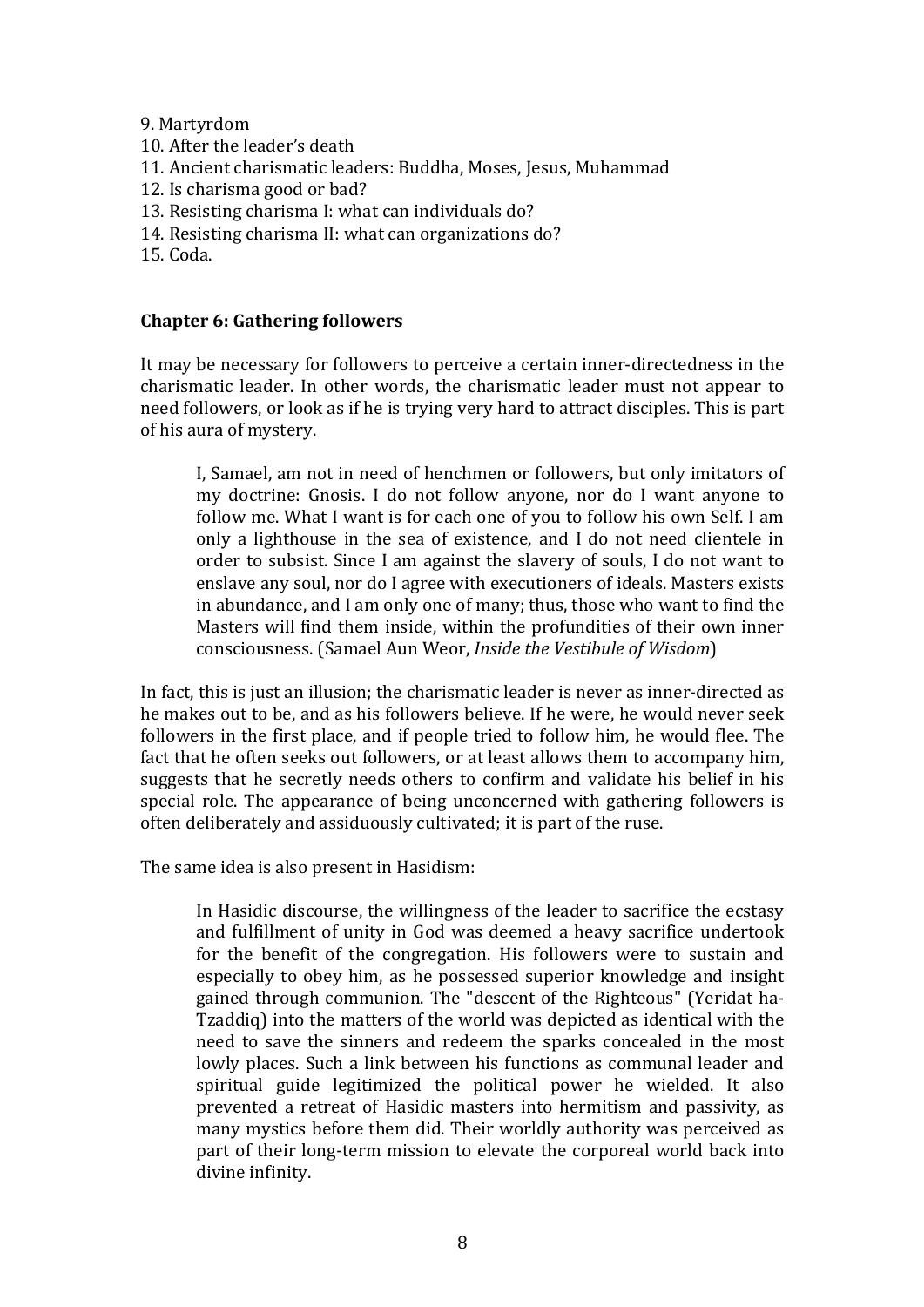# (https://en.wikipedia.org/wiki/Hasidic\_Judaism#Righteous\_One)

Ruse: charisma is always fundamentally a hoax.

Contrast the charismatic leader with Superman, who really *does* want to keep his magic powers secret!

"I think the key thing about charisma is that the charismatic person doesn't need to try very hard to attract followers; hence, the mystery of the charisma. So, politicians are always trying to attract followers because they need them to win elections. Charisma need not be involved, just a sense of mutual benefit. In contrast, Jesus attracted people simply by his manner. It's not clear, at least in the early stages, whether he was in some sort of campaign to recruit people. It's true that he presented people with a compelling understanding of their plight, but until he realizes that he's the Son of God, it's not clear that he had some grand strategy to deliver them from their plight. Hitler is more complicated because he was actually stage-managed by Alfred Hugenberg, the media mogul, who had an uncanny sense of what would work in the mass media -- and trained Hitler accordingly. Hitler had been just another disgruntled WWI veteran before he ran across Hugenberg, who produced the 'Hitler look' in terms of dress and style." (Steve Fuller, personal correspondence, 1 April 2016)

A related point is the appearance of humility. Eg. Samael Aun Weor:

Some time ago I said that I am a cosmic mailman, since I am giving the content of a cosmic letter. Therefore, my beloved brethren, the word avatar must never lead us to arrogance, since it only means nothing other than an emissary, a servant, a crew member who gives a message, an epistle, and that is all. (*The Avatar*)

Like the appearance of inner-directedness, however, the avowed humility of some charismatic leaders is just a ruse. In reality, charismatic leaders are narcissists, and believe they are superior to everyone else.

#### **Chapter 11: Ancient charismatic leaders**

*Jesus*

Jesus was a prophet.

Jesus wasn't a commander. He didn't require everyone to accompany him as he wandered around Galilee. The only people he wanted to travel alongside him were twelve men, whom he seems to have chosen to be the future rulers of the twelve tribes of Israel. For everyone else, the important thing was not to physically follow Jesus around, but to follow his advice, which was simple: keep the law of Moses. Of course, Jesus had a particular view of what keeping the law meant, a view that was in stark contrast to those of rival sects such as the Pharisees, the Sadducees, and the Zealots. But it was the law that mattered, not Jesus. It was all about the message, not the messenger.